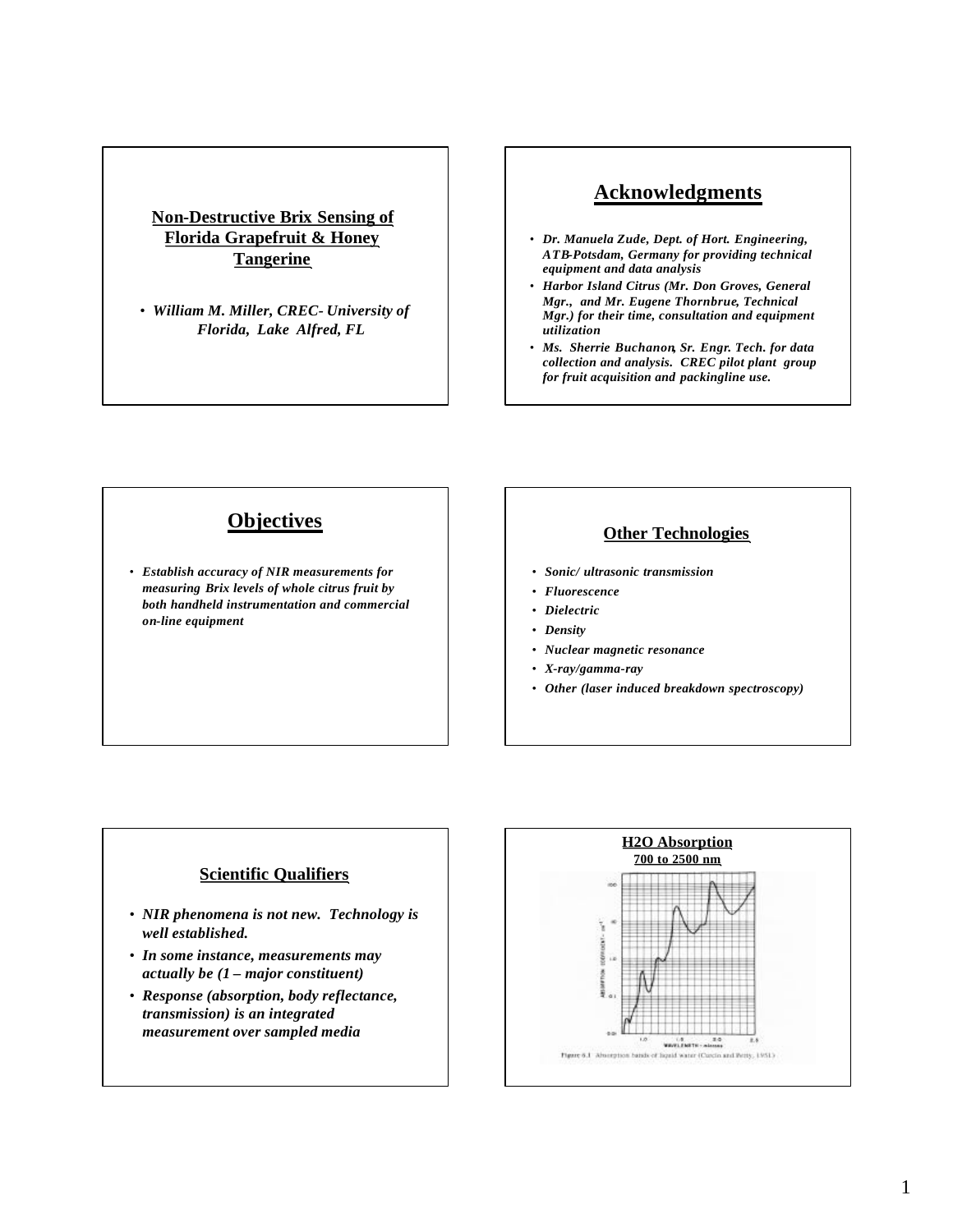## **Test equipment**

- *Mitsui Q-Scope, on-line, ~ 5.5 objects/s, NIR transmittance, halogen light source*
- *ATB-Hand-held NIR unit, body reflectance, 400-1100 nm scan analyzed by PLS, 2 light sources tested: halogen and white LEDs*
- *Mark II Abbe Refractometer, temperaturecompensated, 0-85 deg-Brix, +/-0.1% rms accuracy*









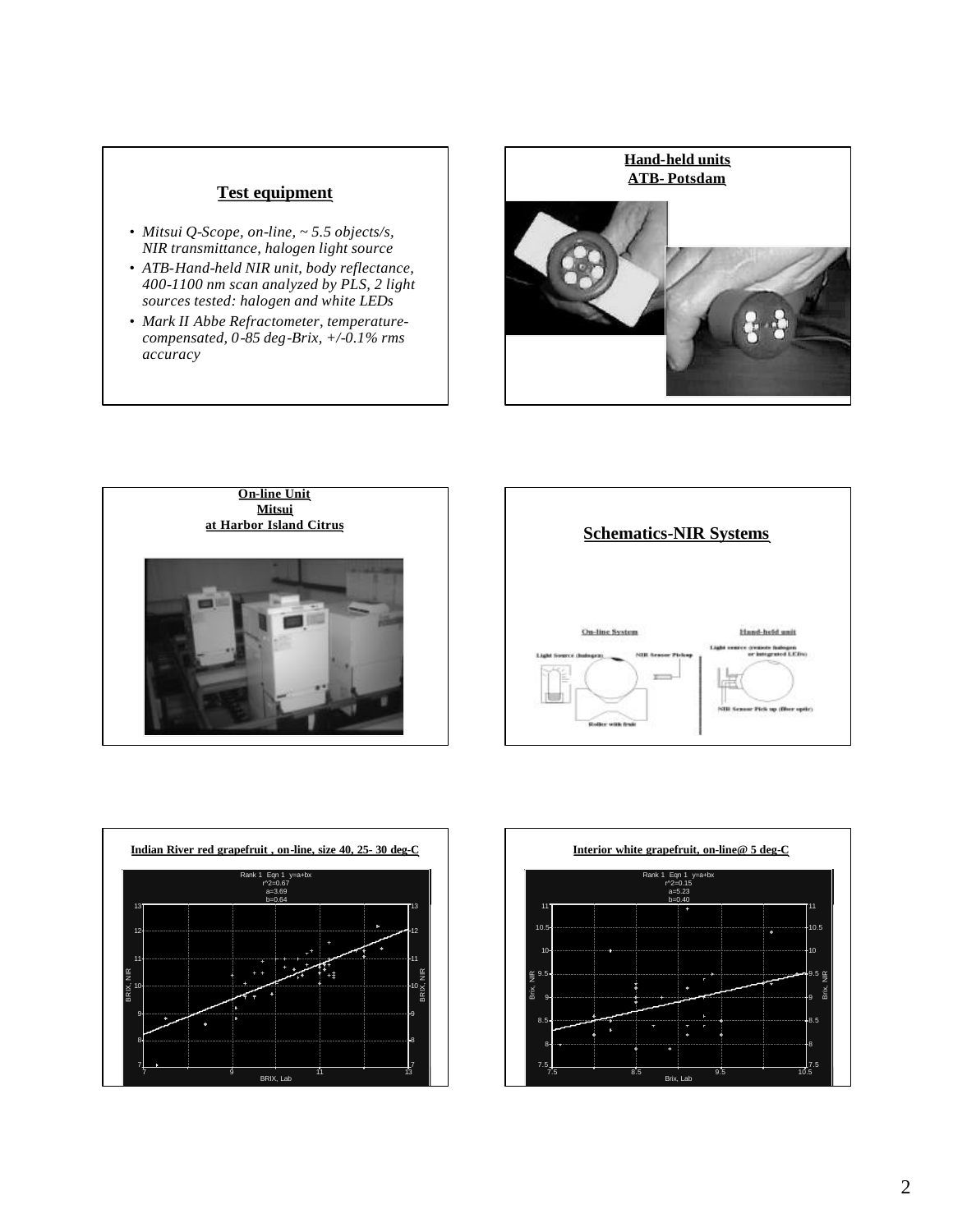

#### **Correct classification of grapefruit comparing on-line NIR and laboratory Brix measurements**

| <b>Test Set</b>                                                         | <b>Breakpoint</b> | Correctly<br>classified | Accepted (true<br>state=reject) | Rejected (true<br>$state =$<br>acceptable) |  |
|-------------------------------------------------------------------------|-------------------|-------------------------|---------------------------------|--------------------------------------------|--|
| <b>Interior white</b><br>g'fruit, 5 dg -C                               | 9 deg Brix        | 62.1%                   | 17.2%                           | 20.7%                                      |  |
| <b>Interior white</b><br>g'fruit, 20 deg -<br>C                         | $\mathbf{o}$      | 78.6                    | 7.1                             | 14.3                                       |  |
| <b>Indian River</b><br>red g'fruit, size<br>40                          | 10                | 88.4                    | 11.6                            | 0.0                                        |  |
| <b>Indian river</b><br>red g'fruit, size<br>32                          | 10                | 77.4                    | 9.7                             | 12.9                                       |  |
| <b>Indian River,</b><br>size 32 & 40<br>combined, NN<br><b>Analysis</b> | 10                | 88.3                    | 6.9                             | 4.8                                        |  |

|                 |                       | <b>Correctly</b><br>Classified |    | Accepted         | (true state<br>$=$ reject) | <b>Rejected</b> | (true state<br>$=$<br>acceptable) |
|-----------------|-----------------------|--------------------------------|----|------------------|----------------------------|-----------------|-----------------------------------|
| <b>Test set</b> | Break-<br>point       | Ħ                              | Ļ  | ц                | Ļ                          | ц               | Ļ                                 |
| #1              | 14 deg<br><b>Brix</b> | 92                             | 92 | $\theta$         | $\theta$                   | 8               | 8                                 |
| #2              | 14                    | 88                             | 84 | 12               | 12                         | $\bf{0}$        | $\overline{\mathbf{4}}$           |
| $#1 - NN$       | 14                    | 100                            |    | $\bf{0}$         |                            | $\bf{0}$        |                                   |
| #2-NN           | 14                    | 92                             |    | $\boldsymbol{9}$ |                            | $\mathbf{0}$    |                                   |